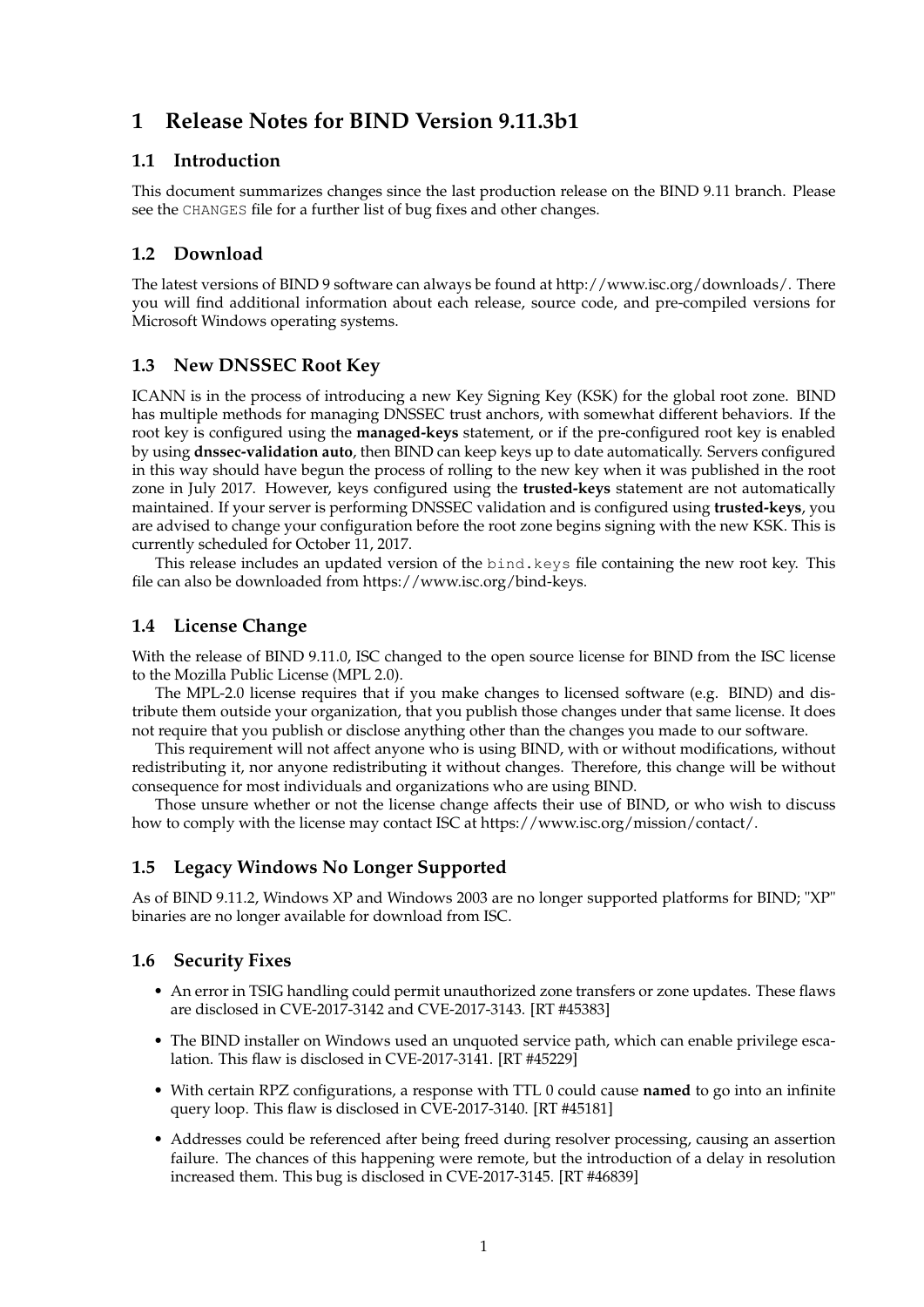#### **1.7 Removed Features**

• The ISC DNSSEC Lookaside Validation (DLV) service has been shut down; all DLV records in the dlv.isc.org zone have been removed. References to the service have been removed from BIND documentation. Lookaside validation is no longer used by default by **delv**. The DLV key has been removed from bind.keys. Setting **dnssec-lookaside** to **auto** or to use dlv.isc.org as a trust anchor results in a warning being issued.

#### **1.8 Protocol Changes**

- BIND can now use the Ed25519 and Ed448 Edwards Curve DNSSEC signing algorithms described in RFC 8080. Note, however, that these algorithms must be supported in OpenSSL; currently they are only available in the development branch of OpenSSL at https://github.com/openssl/openssl. [RT #44696]
- When parsing DNS messages, EDNS KEY TAG options are checked for correctness. When printing messages (for example, in **dig**), EDNS KEY TAG options are printed in readable format.

#### **1.9 Feature Changes**

- **named** will no longer start or accept reconfiguration if **managed-keys** or **dnssec-validation auto** are in use and the managed-keys directory (specified by **managed-keys-directory**, and defaulting to the working directory if not specified), is not writable by the effective user ID. [RT #46077]
- Previously, **update-policy local;** accepted updates from any source so long as they were signed by the locally-generated session key. This has been further restricted; updates are now only accepted from locally configured addresses. [RT #45492]
- **dig +ednsopt** now accepts the names for EDNS options in addition to numeric values. For example, an EDNS Client-Subnet option could be sent using **dig +ednsopt=ecs:...**. Thanks to John Worley of Secure64 for the contribution. [RT #44461]
- Threads in **named** are now set to human-readable names to assist debugging on operating systems that support that. Threads will have names such as "isc-timer", "isc-sockmgr", "isc-worker0001", and so on. This will affect the reporting of subsidiary thread names in **ps** and **top**, but not the main thread. [RT #43234]
- DiG now warns about .local queries which are reserved for Multicast DNS. [RT #44783]

#### **1.10 Bug Fixes**

- Attempting to validate improperly unsigned CNAME responses from secure zones could cause a validator loop. This caused a delay in returning SERVFAIL and also increased the chances of encountering the crash bug described in CVE-2017-3145. [RT #46839]
- When **named** was reconfigured, failure of some zones to load correctly could leave the system in an inconsistent state; while generally harmless, this could lead to a crash later when using **rndc addzone**. Reconfiguration changes are now fully rolled back in the event of failure. [RT #45841]
- Fixed a bug that was introduced in an earlier development release which caused multi-packet AXFR and IXFR messages to fail validation if not all packets contained TSIG records; this caused interoperability problems with some other DNS implementations. [RT #45509]
- Reloading or reconfiguring **named** could fail on some platforms when LMDB was in use. [RT #45203]
- Due to some incorrectly deleted code, when BIND was built with LMDB, zones that were deleted via **rndc delzone** were removed from the running server but were not removed from the new zone database, so that deletion did not persist after a server restart. This has been corrected. [RT #45185]
- Semicolons are no longer escaped when printing CAA and URI records. This may break applications that depend on the presence of the backslash before the semicolon. [RT #45216]